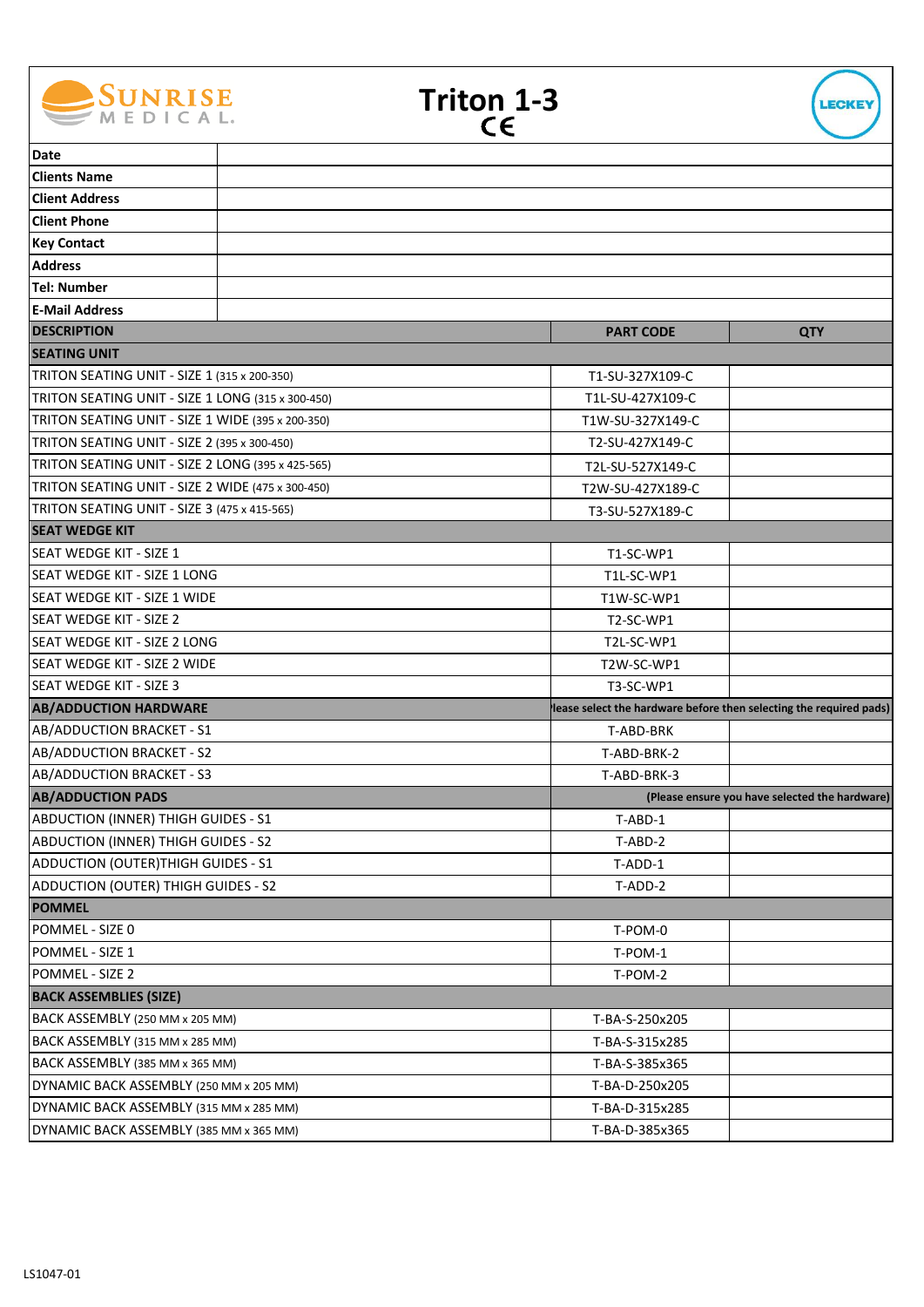| <b>FIXED LUMBAR PAD - SIZE</b>                                            | (Alternative to sacral pad/infills gap when top back at its highest) |                                                      |  |
|---------------------------------------------------------------------------|----------------------------------------------------------------------|------------------------------------------------------|--|
| FIXED LUMBAR PAD S1 (88 MM x 170 MM)                                      | T-LUMBA-088X170                                                      |                                                      |  |
| FIXED LUMBAR PAD S2 (98 MM x 205 MM)                                      | T-LUMBA-098X205                                                      |                                                      |  |
| FIXED LUMBAR PAD S3 (123 MM x 285 MM)                                     | T-LUMBA-123X285                                                      |                                                      |  |
| FIXED LUMBAR PAD S4 (148 MM x 365 MM)                                     | T-LUMBA-148X365                                                      |                                                      |  |
| <b>ADJUSTABLE SACRAL PAD - SIZE</b>                                       |                                                                      |                                                      |  |
| ADJUSTABLE SACRAL PAD (88 MM x 170 MM)                                    | T-SCR-088x170                                                        |                                                      |  |
| ADJUSTABLE SACRAL PAD (98 MM x 205 MM)                                    | T-SCR-098X205                                                        |                                                      |  |
| ADJUSTABLE SACRAL PAD (123 MM x 285 MM)                                   | T-SCR-123X285                                                        |                                                      |  |
| ADJUSTABLE SACRAL PAD (148 MM x 365 MM)                                   | T-SCR-148x365                                                        |                                                      |  |
| <b>BACK ACCESSORIES</b>                                                   |                                                                      |                                                      |  |
| SHOULDER PROTRACTION WINGS - SIZE 1                                       | $T-WG-1$                                                             |                                                      |  |
| <b>SHOULDER PROTRACTION WINGS - SIZE 2</b>                                | $T-WG-2$                                                             |                                                      |  |
| JCM MULTI ADJUSTABLE HEAD REST                                            |                                                                      |                                                      |  |
| MULTI ADJUSTABLE HEAD REST - SIZE 1                                       | T-HR-MA-01                                                           |                                                      |  |
| MULTI ADJUSTABLE HEAD REST - SIZE 1.5                                     | T-HR-MA-1.5                                                          |                                                      |  |
| MULTI ADJUSTABLE HEAD REST - SIZE 2                                       | T-HR-MA-02                                                           |                                                      |  |
| <b>TRUNK SUPPORT OPTIONS</b>                                              | lease select the hardware before then selecting the required pads)   |                                                      |  |
| <b>HARDWARE</b>                                                           |                                                                      |                                                      |  |
| <b>FIXED</b>                                                              | T-TS-BRK-1                                                           |                                                      |  |
| FLIP AWAY (STANDARD SWING ARM)                                            | T-TS-BRK-2                                                           |                                                      |  |
| FLIP AWAY (IN RIG SWING ARM)                                              | T-TS-BRK-2-IR1                                                       |                                                      |  |
| OPTIONAL UPGRADE TO THE ABOVE OPTIONS: HEIGHT REDUCING BRACKET (DOG LEG)  | 97003235-004                                                         |                                                      |  |
|                                                                           |                                                                      |                                                      |  |
| <b>TRUNK SUPPORT PADS</b>                                                 |                                                                      | (Please ensure you have selected the hardware first) |  |
| LATERAL SUPPORT - 125 SLIMLINE                                            | TS-L-125-SLIM                                                        |                                                      |  |
| LATERAL SUPPORT - 125 SLIMLINE + 25D                                      | TS-FL-125+25D                                                        |                                                      |  |
| LATERAL SUPPORT - 125 PADDED                                              | TS-L-125-PAD                                                         |                                                      |  |
| LATERAL SUPPORT - 185 SLIMLINE                                            | TS-L-185-SLIM                                                        |                                                      |  |
| LATERAL SUPPORT - 185 PADDED                                              | <b>TS-L-185-PAD</b>                                                  |                                                      |  |
| <b>FLEXI SUPPORT - 175</b>                                                | TS-F-175                                                             |                                                      |  |
| <b>FLEXI SUPPORT - 200</b>                                                | TS-F-200                                                             |                                                      |  |
| <b>IFLEXI SUPPORT - 290</b>                                               | TS-F-290                                                             |                                                      |  |
| <b>HIP SUPPORT HARDWARE</b>                                               |                                                                      |                                                      |  |
| <b>FIXED</b>                                                              | T-HP-BRK-1                                                           |                                                      |  |
| <b>ANGLE ADJUSTABLE</b>                                                   | T-HP-BRK-2                                                           |                                                      |  |
|                                                                           |                                                                      |                                                      |  |
| HIP PADS - SIZE 1                                                         | $HP-1$                                                               |                                                      |  |
| HIP PADS - SIZE 2                                                         | $HP-2$                                                               |                                                      |  |
| <b>ARM SUPPORTS</b>                                                       |                                                                      |                                                      |  |
| ARMS (300 MM X 80 MM)                                                     | T-ARM-300x80                                                         |                                                      |  |
| ARMS (430 MM X 80 MM)                                                     | T-ARM-430x80                                                         |                                                      |  |
| HIP PAD MOUNTING ARM (When there is a need for hip pads but not arm tops) | T-HP-MA                                                              |                                                      |  |
| <b>TRAYS</b>                                                              |                                                                      |                                                      |  |
| TRAY - SIZE 1                                                             | 97003262                                                             |                                                      |  |
| TRAY - SIZE 2<br>TRAY - SIZE 3                                            | 97003263<br>97003264                                                 |                                                      |  |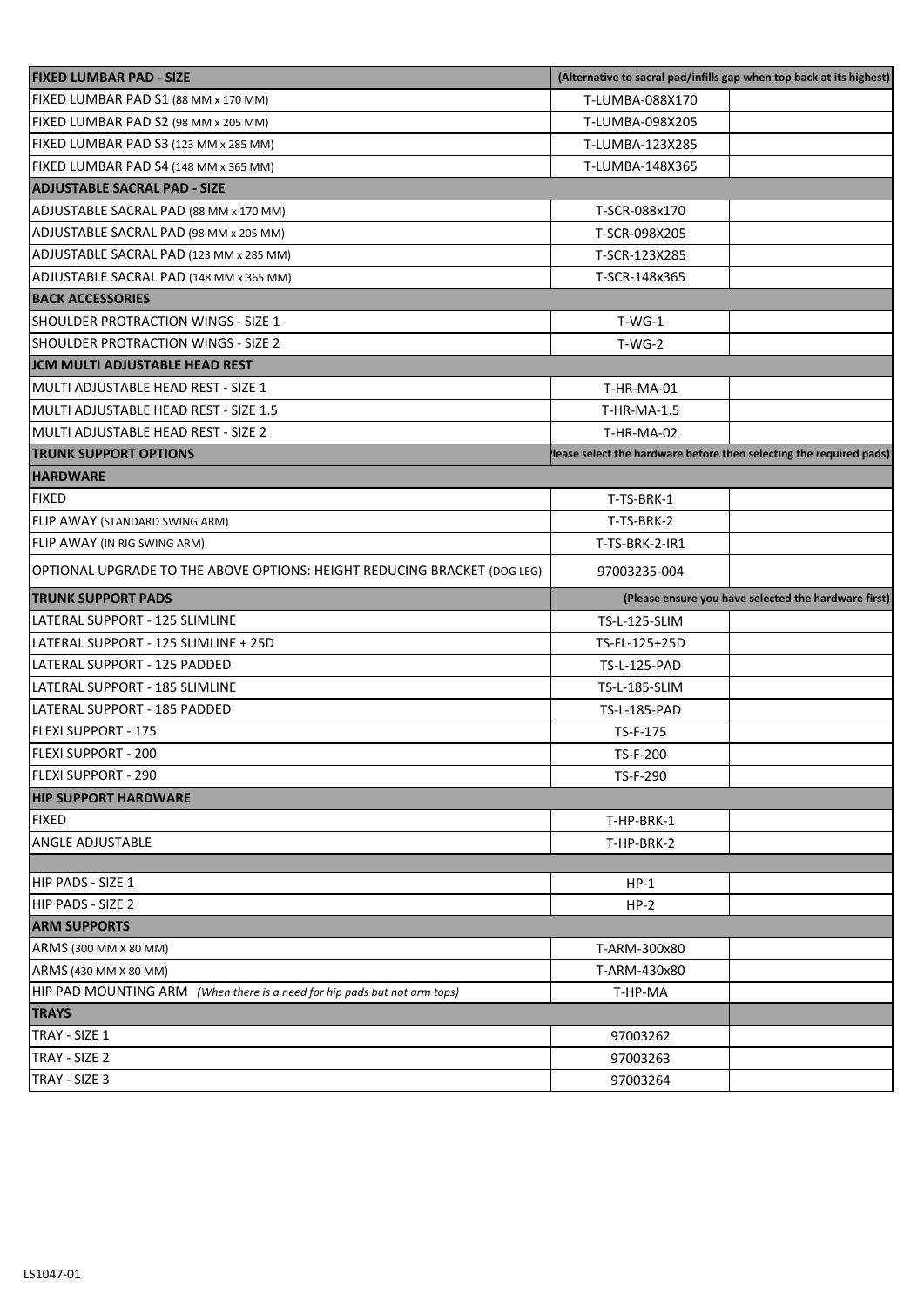| <b>LEG STEM</b>                                             | (Please choose your leg stem before then selecting the required footplate option) |                                                  |
|-------------------------------------------------------------|-----------------------------------------------------------------------------------|--------------------------------------------------|
| LEG STEM - 190 MM (130-210 LLL)                             | T-LS-SP-190                                                                       |                                                  |
| LEG STEM - 260 MM (200-380 LLL)                             | T-LS-SP-260                                                                       |                                                  |
| LEG STEM - 330 MM (270-450 LLL)                             | T-LS-SP-330                                                                       |                                                  |
| <b>SPLIT FOOTPLATE</b>                                      |                                                                                   | (Includes adjustable heel guides and toe straps) |
| SPLIT FOOTPLATE (210 MM X 120 MM)                           | T-FP-SP-210x120                                                                   |                                                  |
| SPLIT FOOTPLATE (265 MM X 140 MM)                           | T-FP-SP-265x140                                                                   |                                                  |
| DYNAMIC SPLIT FOOTPLATE (210 MM X 120 MM)                   | T-FP-D-210x120                                                                    |                                                  |
| DYNAMIC SPLIT FOOTPLATE (265 MM X 140 MM)                   | T-FP-D-265x140                                                                    |                                                  |
| <b>SINGLE FOOTPLATE</b>                                     |                                                                                   |                                                  |
| SINGLE FOOTPLATE (210 MM X 325 MM)                          | T-FP-1P-210x325                                                                   |                                                  |
| SINGLE FOOTPLATE (265 MM X 450 MM)                          | T-FP-1P-265x450                                                                   |                                                  |
| CUSHIONED SINGLE FOOTPLATE (210 MM X 325 MM)                | T-FP-1P-210x325-PD                                                                |                                                  |
| CUSHIONED SINGLE FOOTPLATE (265 MM X 450 MM)                | T-FP-1P-265x450-PD                                                                |                                                  |
| <b>SINGLE FOOTPLATE OPTIONS - SANDALS</b>                   |                                                                                   |                                                  |
| <b>SANDALS (EXTRA SMALL)</b>                                | M-SND-0                                                                           |                                                  |
| <b>SANDALS (SMALL)</b>                                      | M-SND-1                                                                           |                                                  |
| <b>SANDALS (MEDIUM)</b>                                     | M-SND-2                                                                           |                                                  |
| <b>SANDALS (LARGE)</b>                                      | M-SND-3                                                                           |                                                  |
| <b>FOOPLATE OPTIONS (ALL) - HEIGHT SETTING</b>              |                                                                                   |                                                  |
| <b>FOOTPLATE PRESET - LOW</b>                               | <b>INCLUDED</b>                                                                   |                                                  |
| <b>FOOTPLATE PRESET - HIGH</b>                              | <b>INCLUDED</b>                                                                   |                                                  |
| <b>TRIMLINE SHOULDER HARNESS FRONT PULL</b>                 |                                                                                   |                                                  |
| TRIMLINE SHOULDER HARNESS FRONT PULL (SMALL)                | 97006076                                                                          |                                                  |
| TRIMLINE SHOULDER HARNESS FRONT PULL (MEDIUM)               | 97006075                                                                          |                                                  |
| TRIMLINE SHOULDER HARNESS FRONT PULL (LARGE)                | 97006074                                                                          |                                                  |
|                                                             |                                                                                   |                                                  |
| <b>PIVOT FIT SHOULDER HARNESS</b>                           |                                                                                   |                                                  |
| PIVOT FIT SHOULDER HARNESS (XX SMALL)                       | 97006081                                                                          |                                                  |
| PIVOT FIT SHOULDER HARNESS (X SMALL)                        | 97006080                                                                          |                                                  |
| PIVOT FIT SHOULDER HARNESS (SMALL)                          | 97006079                                                                          |                                                  |
| PIVOT FIT SHOULDER HARNESS (MEDIUM)                         | 97006078                                                                          |                                                  |
| PIVOT FIT SHOULDER HARNESS (LARGE)                          | 97006077                                                                          |                                                  |
| STAYFLEX CHEST HARNESS FRONT PULL WITH ZIP                  |                                                                                   |                                                  |
| FRONT PULL CHEST HARNESS (SMALL)                            | 97006085                                                                          |                                                  |
| FRONT PULL CHEST HARNESS (MEDIUM)                           | 97006083                                                                          |                                                  |
| <b>STAYFLEX CHEST HARNESS FRONT PULL WITHOUT ZIP</b>        |                                                                                   |                                                  |
| FRONT PULL CHEST HARNESS (X SMALL)                          | 97006089                                                                          |                                                  |
| FRONT PULL CHEST HARNESS (SMALL)                            | 97006088                                                                          |                                                  |
| FRONT PULL CHEST HARNESS (MEDIUM)                           | 97006087                                                                          |                                                  |
| <b>FRONT PULL CHEST HARNESS (LARGE)</b>                     | 97006086                                                                          |                                                  |
| <b>NARROW STAYFLEX CHEST HARNESS FRONT PULL WITHOUT ZIP</b> |                                                                                   |                                                  |
| FRONT PULL CHEST HARNESS (MEDIUM)                           | 97006092                                                                          |                                                  |
| FRONT PULL CHEST HARNESS (LARGE)                            | 97006090                                                                          |                                                  |
| FRONT PULL CHEST HARNESS (X LARGE)                          | 97006093                                                                          |                                                  |
|                                                             |                                                                                   |                                                  |
| <b>PADDED HIP BELTS CENTRE PULL 2 POINT</b>                 |                                                                                   |                                                  |
| LAP BELT (2-POINT) (X SMALL)                                | 97006095                                                                          |                                                  |
| LAP BELT (2-POINT) (SMALL)                                  | 97006096                                                                          |                                                  |
| LAP BELT (2-POINT) (MEDIUM)                                 | 97006097                                                                          |                                                  |
| LAP BELT (2-POINT) (LARGE)                                  | 97006098                                                                          |                                                  |